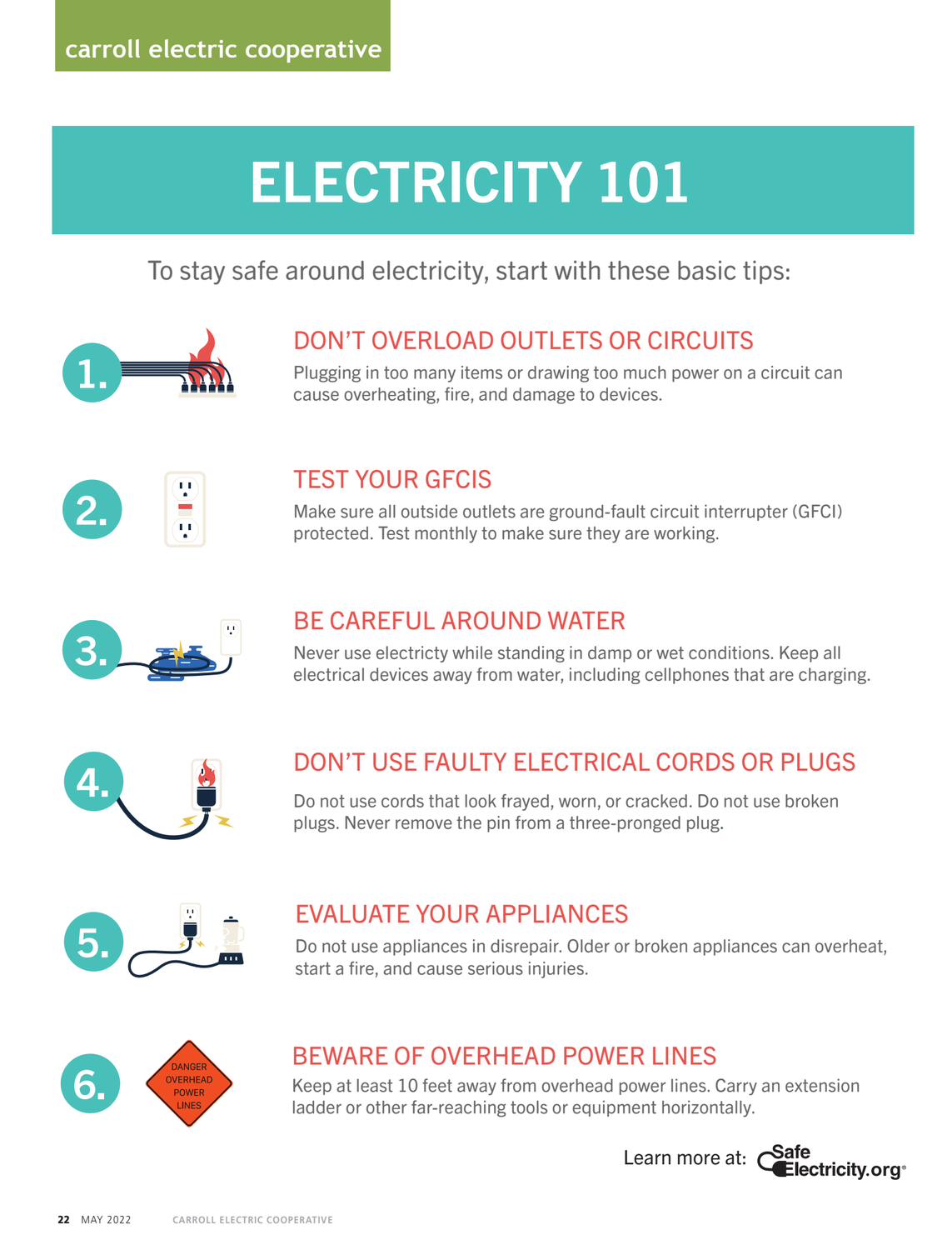### **5 STEPS FOR SAFE DIGGI** 5 STEPS FOR SAFE DIGGING

 $\frac{1}{\sqrt{2}}$  underground facilities Always call 8-1-1 first. Here are five easy steps for safe dig  $\frac{1}{2}$  facilities. Always call  $\frac{1}{2}$  first  $\frac{1}{2}$  first. Here  $\frac{1}{2}$  first. Here  $\frac{1}{2}$  first. Here  $\frac{1}{2}$ Working on an outdoor project? Careless digging poses a threat to people, pipelines and underground facilities. Always call 8-1-1 first. Here are five easy steps for safe digging:



## 1. NOTIFY 1. NOTIFY

 $\begin{bmatrix} 1 & 0 \\ 0 & 1 \end{bmatrix}$ **request online two to three** days before your work days before your work begins. The operator will begins. The operator will notify the utilities affected notify the utilities affected Idig. by your project. Call 8-1-1 or make a

### 2. WAIT 2. WAIT

Wait two to three days for affected<br>utilities to respond to your request.<br>They will send a locator to mark any utilities to respond to your request. utilities to respond to your request. underground utility lines. underground utility lines. Wait two to three days for affected



### 3. CONFIRM 3. CONFIRM

Confirm that all affected utilities Confirm that all affected utilities have responded to your request by have responded to your request by comparing the marks to the list of comparing the marks to the list of utilities the 8-1-1 call center notified. utilities the 8-1-1 call center notified.





### 4. RESPECT 4. RESPECT

Respect the markers provided Respect the markers provided by the affected utilities. The by the affected utilities. The by the arrected diffice  $max$  arkers are your guide for the duration of your project.

### **J. DIG CARLI OLLI** 5. DIG CAREFULLY 5. DIG CAREFULLY

If you can't avoid digging near the markers (within 18-24 inches on all sides, depending on state laws), consider moving your project location.